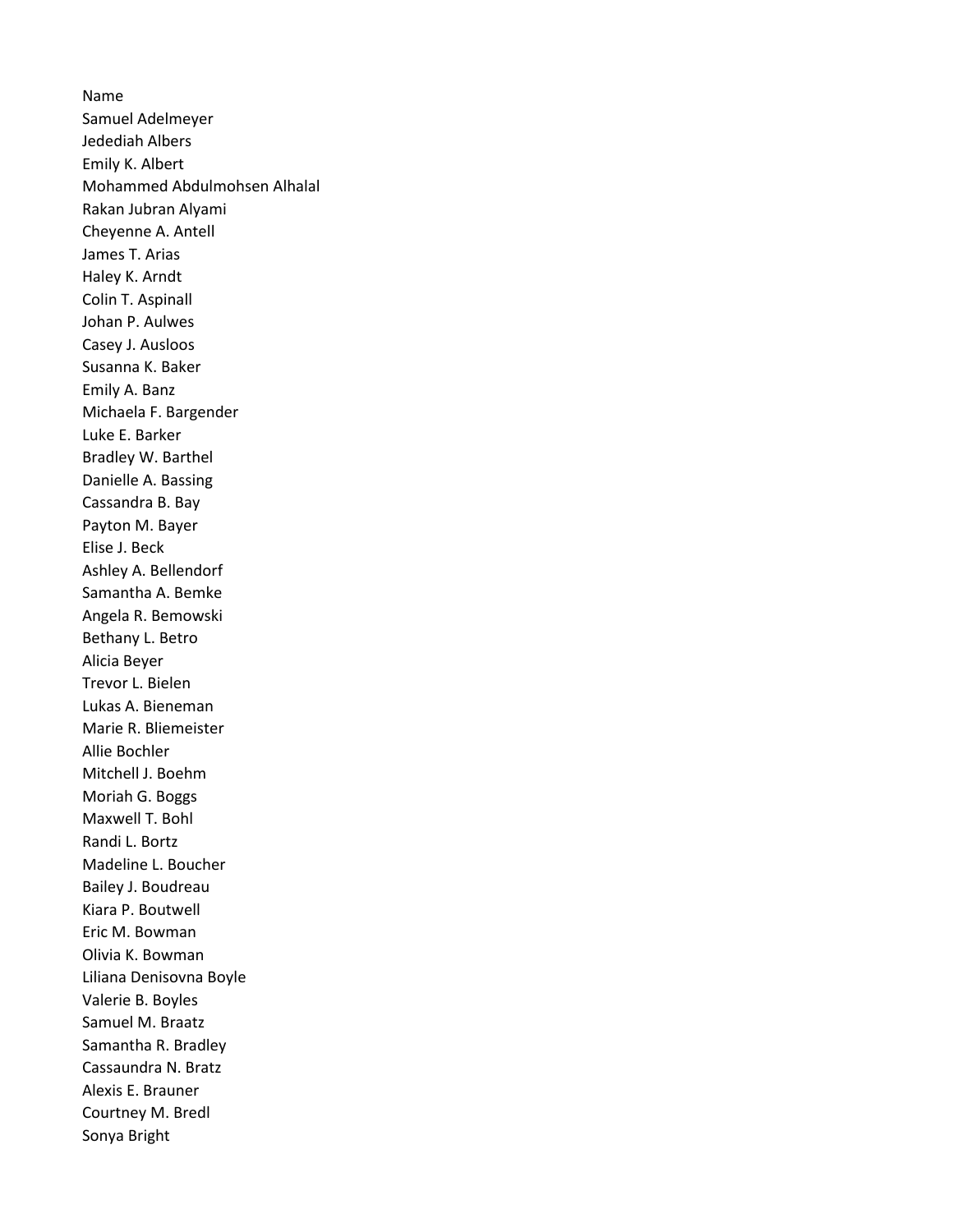Ella M. Broullire Austin C. Brown Kelly R. Buege Lindsey R. Bundgaard Dustin A. Buntrock Jared J. Burkart Jacklyn Burrell Kayla L. Buss Mitchell Butalla Sarah L. Butolph Heather Carroll Elise Celarier Alexander M. Chamberlain Daniela P. Chavez PaHoua Cheng Jeffrey F. Chizever Jane E. Christenson Alison N. Clark Michael J. Clay Emily C. Colson Mary E. Connolly Elizabeth A. Corbin Shelby L. Cornell Jessica A. Corning Samuel J. Cotter Dylan A. Couch Emily A. Crook Kenneth I. Cyracus Daniel I. Czaikowski Kyle D. Damask Griffen B. Davis Terrell Dawkins Alyssa T. DeCleene Jordyn L. DeFrance Sarah E. DeGuire Olivia C. DeValk Julia K. Delvaux Hardeep Kaur Dhalla Jack P. Difino Molly S. Dobberpuhl Michael J. Doerr Seamus C. Dolan Michael J. Dombrowski Nicholas H. Donisch Taylor M. Douglas Andrew B. Dow Hannah A. Downs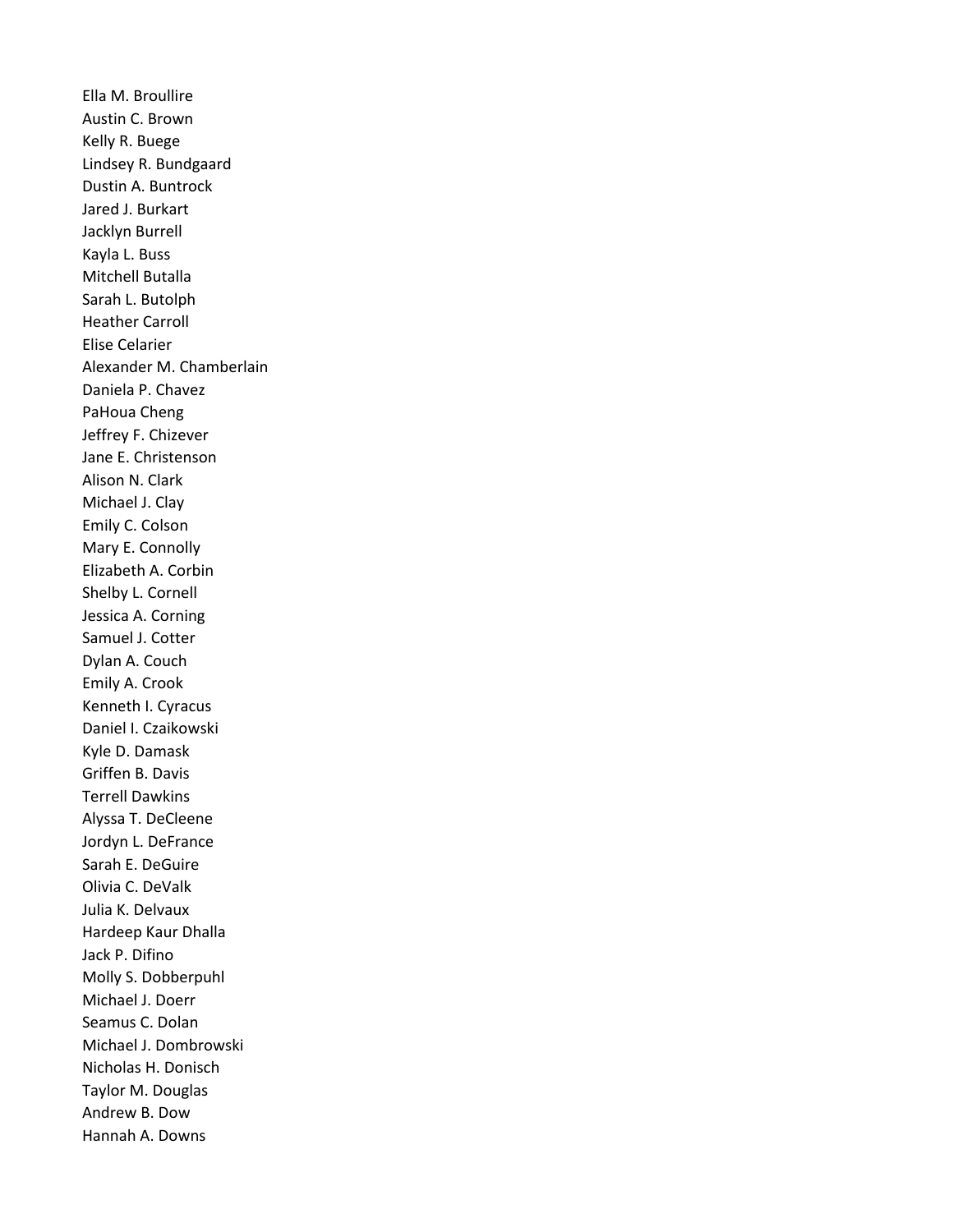Jared L. Draxler Kaitie L. Dreger Sarah J. Drettwan Ellen Drewry McKayla A. Drozd Chelsey M. Duellman Kisa R. Duncan Alyssa M. Dunn Matthew J. Duzell Ryan R. Dykstra Megan A. Ebert Erica D. Ede Amber L. Edwards Jeffrey W. Edwards Leah R. Egan Robert D. Ehr Jacob J. Elliott Brianna M. Everly Allison L. Farrell Laura J. Federico Will Fenner Jennifer E. Finerty Tanner J. Finnell Kennedy L. Fitzgerald Caysha Fleischman Zoe E. Fleischman Trevor J. Flick John T. Flood Rachel L. France Chase J. Franz Halee T. Fritsch Erica M. Frost Bailing Fu Riddhi B. Gandhi Magdalene M. Garvey Vanessa M. Gassman Ashley R. Gates Cody M. Gehrke Taylor M. Geldernick Isaiah A. George Mary I. Gertner Ian R. Giebel Jared S. Gjertson Whitney J. Golla Nicholas R. Gore Amanda J. Greenthal Isaac B. Greig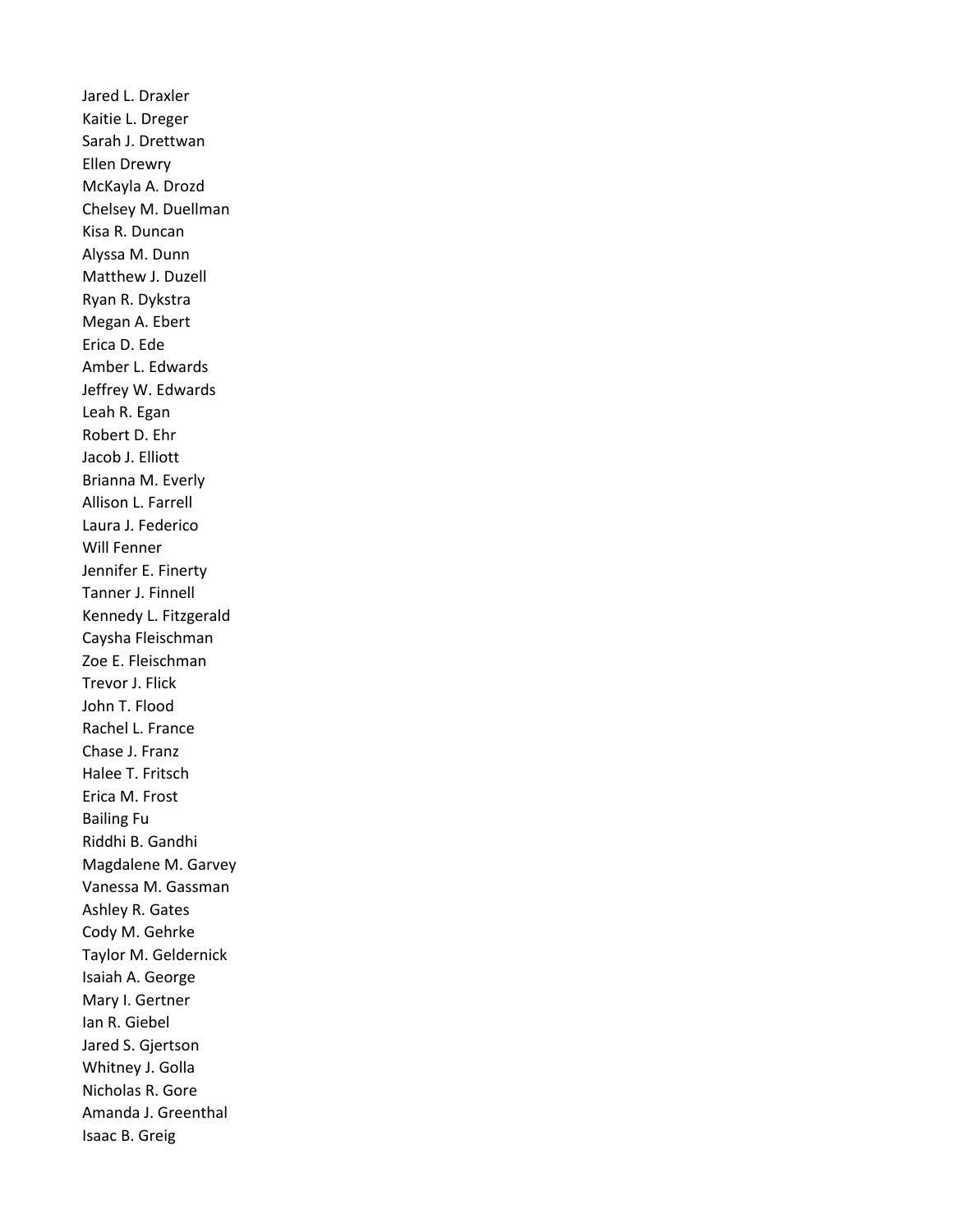Ruth E. Griffin Kayla R. Grimes Joseph L. Grosskopf OnaLi Z. Gudelis Trista N. Hansen Conor W. Hanson Mary E. Harman Jessica Harter Brooke M. Hartjes Pamela J. Hartwig Dustin J. Hasenohrl Brandi M. Haslitt Sabrina J. Hathaway Elena M. Hausmann Michael Z. Heer Gabrielle E. Heese Vince E. Helgerson David G. Herda Kara L. Herr Pauline R. Hewitt Benjamin M. Hinson Eric T. Hodkiewicz Benjamin S. Hoffman Alexis H. Hollander Alexander M. Holmes Samantha J. Hoppe Chelsea L. Huckbody Angela M. Iwanski Megan N. Jacobson Lucas R. Jagodzinski Nicole T. Jakubiak Jacob A. Jarzynski Qihao Jin Brynna M. Jovanovich Brian M. Karl Eric R. Kearns Mallori A. Kendall Benjamin T. Kewaygeshik Michelle M. Kienow Shannon L. Kinney Alayna R. Kjentvet Benjamin J. Klatt Brooke A. Klawitter Susan A. Klein Jacob W. Klemm Paige M. Kocian Janet P. Koehne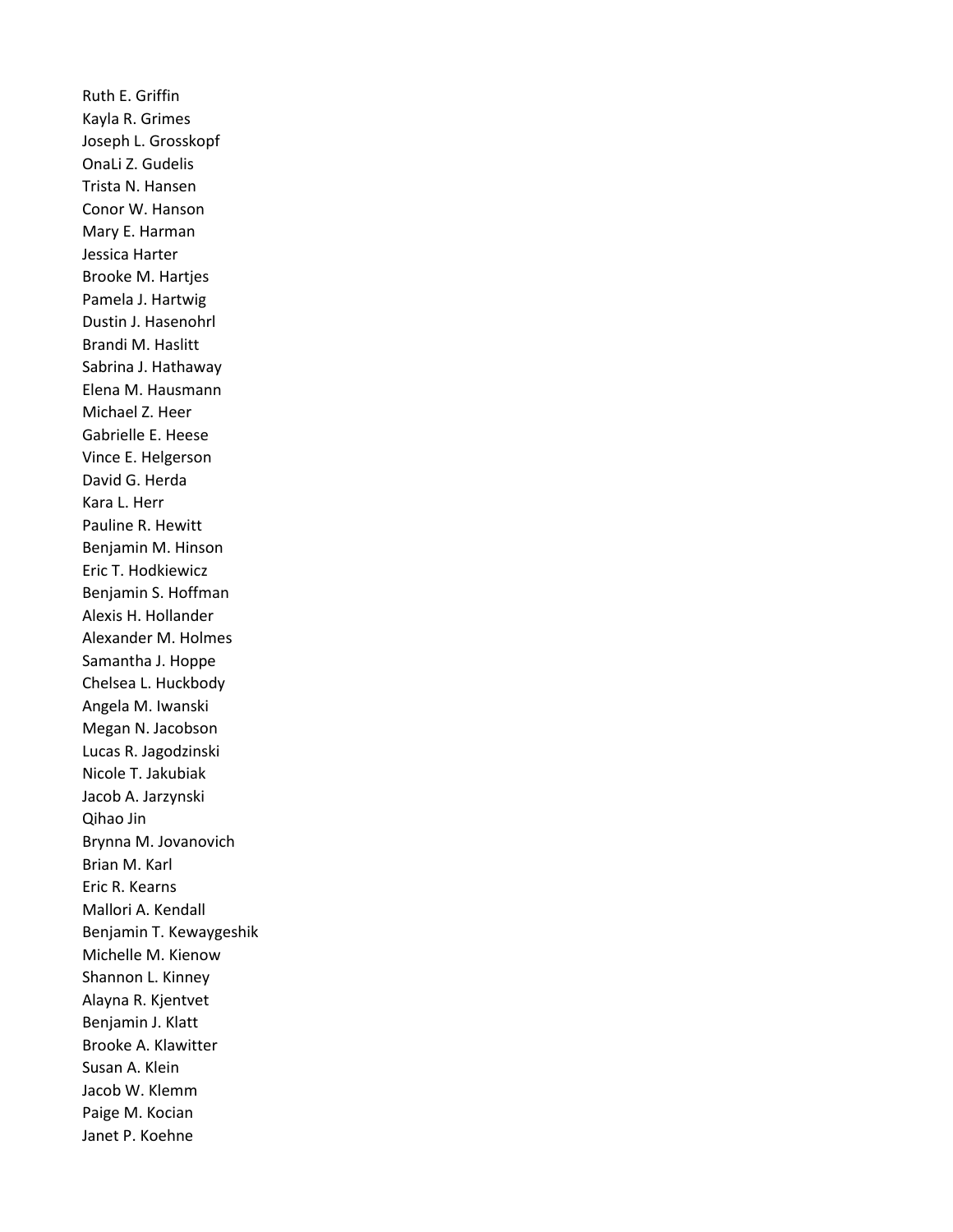Nicole A. Kollmann Austin C. Konkol Natalie R. Kowalik Christian F. Krause Michael W. Krause Casaundra K. Krob Austin C. Krueger Kara J. Krueger Ashley P. Kruger Mason W. Kuchenbecker Robert D. Kulas Kendra J. Kundinger Margaret M. LaVen Steven J. Landrath Noah J. Langenfeld Eden D. Laska Trevor Laszczkowski Kylie C. Lawson Morgan L. LeNoble Mai Lee Salena M. Lemieux Stephanie A. Lesperance Abigail C. Levenick Bowen Li Kelly J. Liss Shannen H. Litzer Zhihan Liu Rachel M. Lizzadro-McPherson Emily A. Longmeyer BobbiJo A. Loomis Ryan L. Loos Kalia Lor Malee Lor Jarod H. Lueck Chun Huai Luo Jada Mach Katie R. Mach Cole V. Madden Veronica L. Magsamen Amanda P. Mallek Katharine A. Mamrosh Lucas J. Mancheski Nicholas J. Manning Kiana J. Marr Patrick T. Martin-Smithwick Jacob J. Mathias Sarah R. Mauel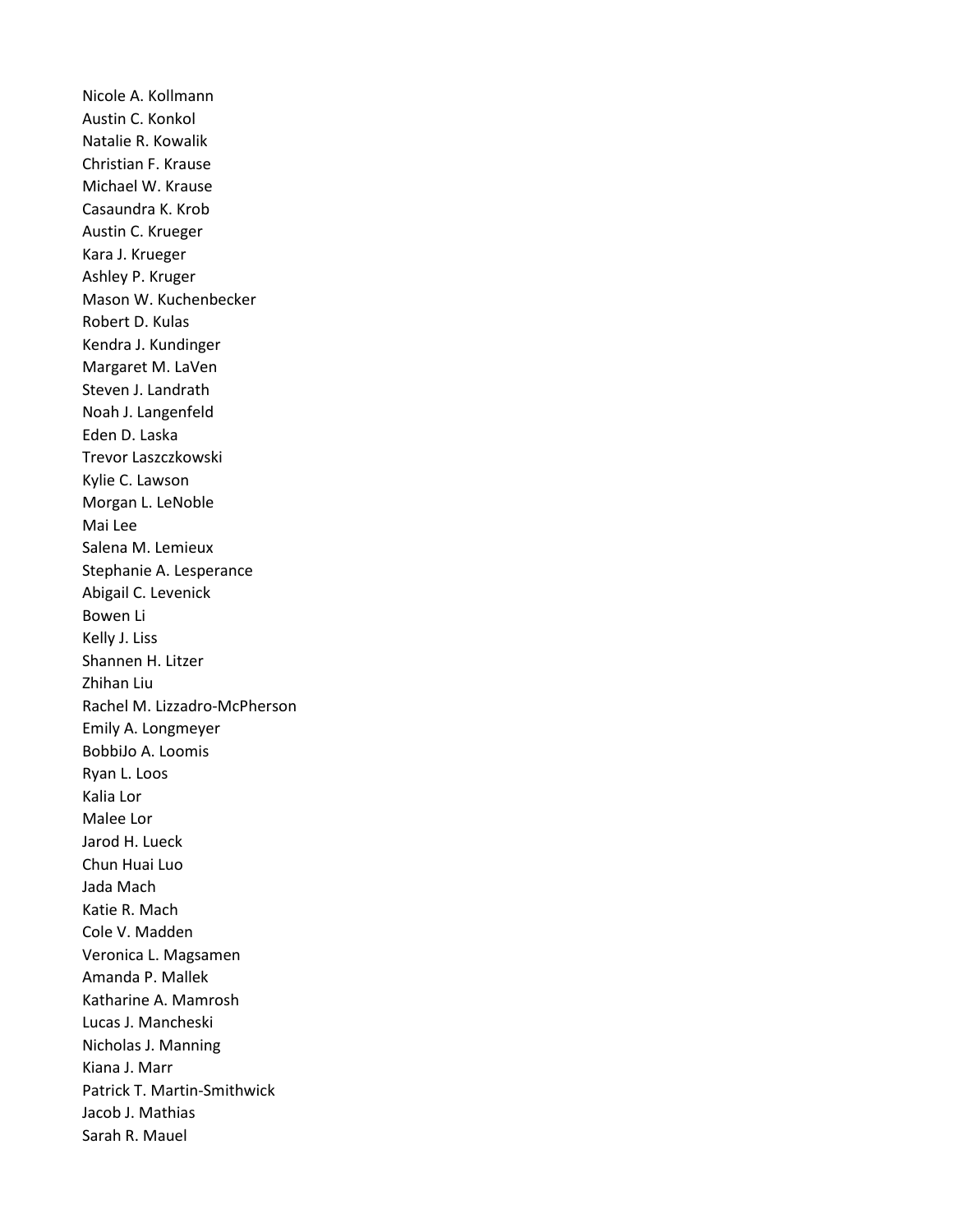Felisha A. Maurer Alex R. Mauthe Owen M. McCann Erin G. McCausland Thomas J. McCurdy Aisha T. McDade Taylor J. McNiff Merita Mehmedi Yueyang Meng Paige A. Menge Lukas M. Meske Samantha A. Meszaros Delaney J. Meyer Kaitlyn R. Michlig Jacob H. Miller Benjamin H. Milzer Hope D. Moos Dylan J. Morey Tyce D. Morgan Miranda D. Morrison Rebecca M. Mrozinski Andrew A. Mutchler Kevin T. Myers Alex M. Nack Ciara J. Neeb Anika Tabassum Sardar Neela Alexis M. Neeley Kelsey A. Nelson Ross D. Nett Mark A. Newby Rilee A. Newell Michelle R. Newsome Kaitlyn E. Nichols Benjamin A. Nowicki Erin M. ODonovan Amy M. Okonek Jennifer L. Oldenburg Nathan D. Olds Shane J. Olsen Thomas J. Olson Adam K. Opperman Jasmine R. Ostrowski Emily J. Ott Ashley B. Otto Lhea J. Owens Robert L. Parker Lisa A. Parlato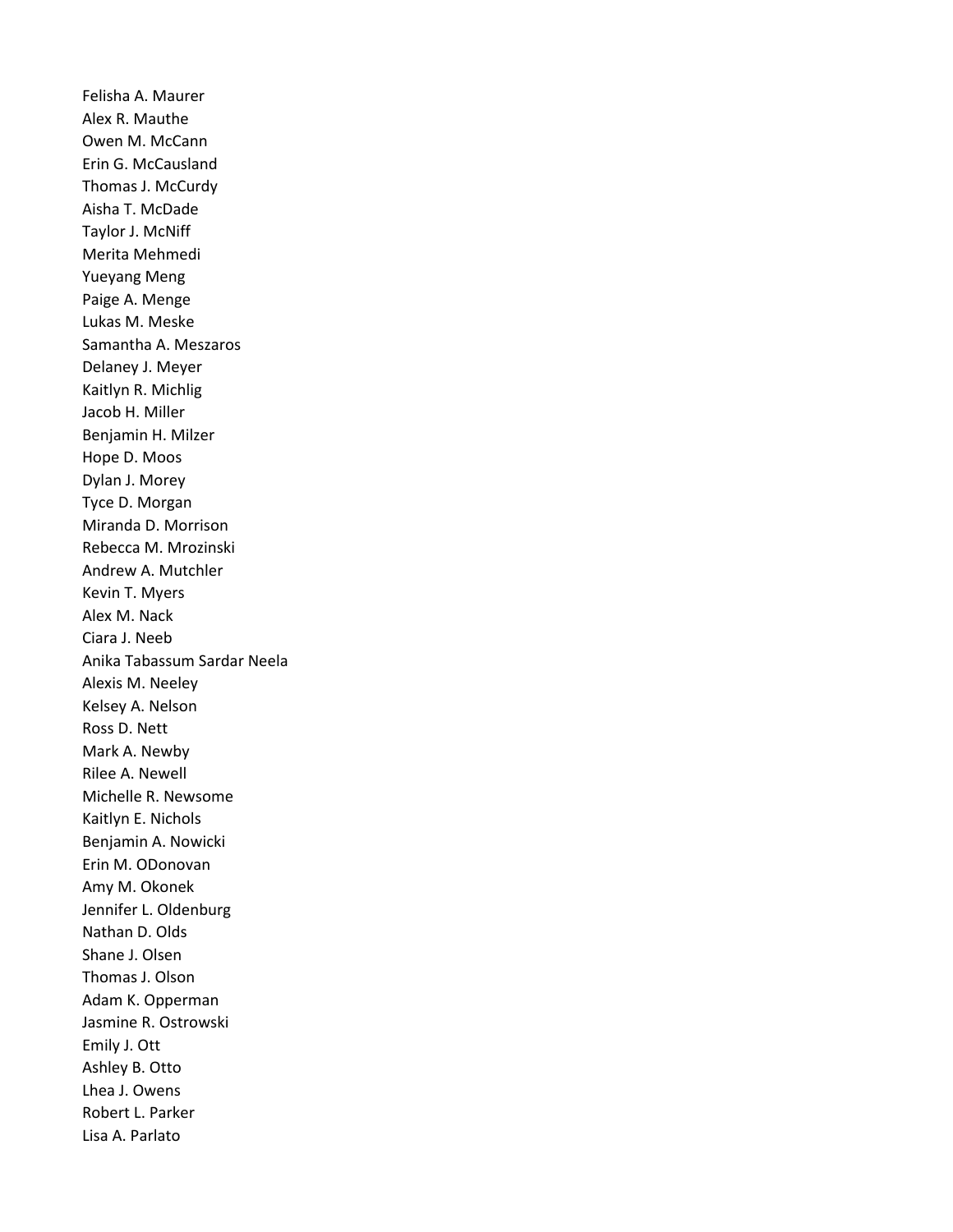Taylor A. Pehrson Abigail M. Pendergast Ashley M. Peper Jeanette A. Peplinski Westley W. Petersen Jennifer L. Peterson Olivia J. Petrie Chelsea A. Phillips Kelsey L. Phillips Jessica M. Pilsner Asa A. Plonsky Thomas J. Polaske Adam J. Prince Carissa J. Puerzer Noah W. Pulsifer Timothy A. Puralewski Enrique H. Quijano Jarod M. Rachu McKenzie E. Racine Kasey L. Rader Diane W. Ray Karli B. Reimer Aaron D. Reineking Bailey A. Resheske John P. Revels Caleb C. Rheinschmidt Joseph J. Rickert Quentin G. Rickert Sarah G. Ridings Zachariah J. Rihn Irene Rizzolatti Katelyn V. Rolefson Ciana M. Rose William J. Rossmiller Taylor J. Rowerdink Adam T. Ruka Mary C. Runnoe Brittany R. Rusch Paulette Salazar Damon W. Salm Corben M. Samuelson Yessenia Santamaria Daniel A. SayasJr Mikayla R. Schaalma Monica L. Schauer Jennifer A. Schimanski Mattea K. Schlender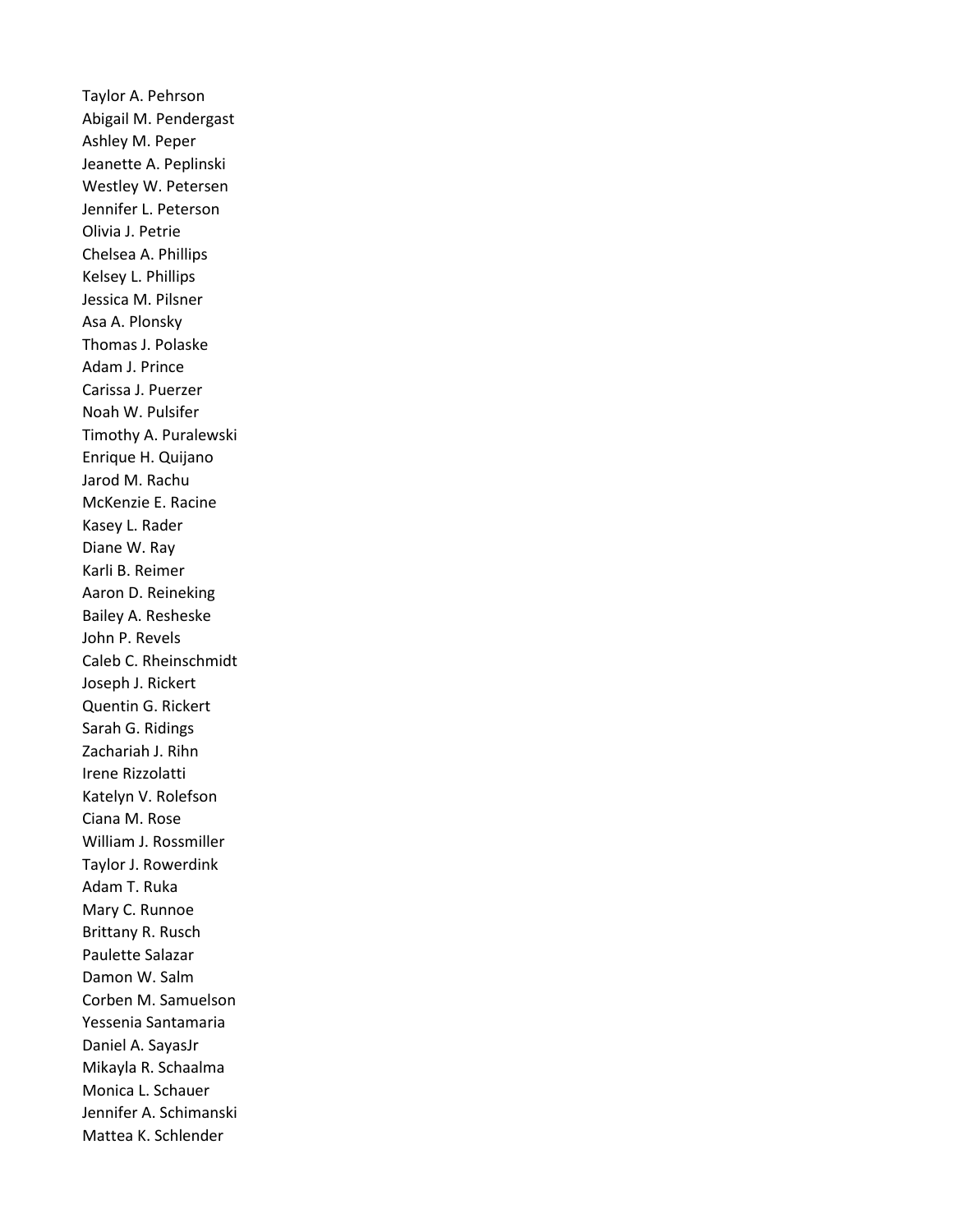Madeline G. Schmidt Jamie M. Schmitz Nathan R. Schmitz Molly B. Schneidewend Cody J. Schreiner Samantha C. Schuetze Colin A. Schuh Peter G. Schumann Kayla M. Schwartz Sarah E. Scott Avery J. Scribner Jordyn M. Scutkowski Brittany A. Sennhenn Mitchell A. Shallwani Anika Tahsin Sardar Sheela Brandon M. Simonis Rylie K. Simpson Leo Skadden Taylor M. Skains Marisa J. Skajewski Delaney A. Skelding Bianca R. Skortz Jennifer L. Smith Rachel A. Smith Loralee R. Snodgrass Melanie D. Snyder Morgan E. Snyder Daniel S. Soderlund Lauren E. Soergel Beth A. Sommerfeldt Sonya M. Sorgel Marissa J. Spatz Joseph W. Spielman Elizabeth T. Spry William J. StJohn Samantha J. Stein Kayla N. Stelse Anna E. Stempa Harley A. Stenzel Marshall A. Stieber Emmalea R. Stirn Braden F. Stoeger Scott J. Strasser Robert J. Strauss Cassandra M. Strebe Alexander G. Sukupcak Paul Swartz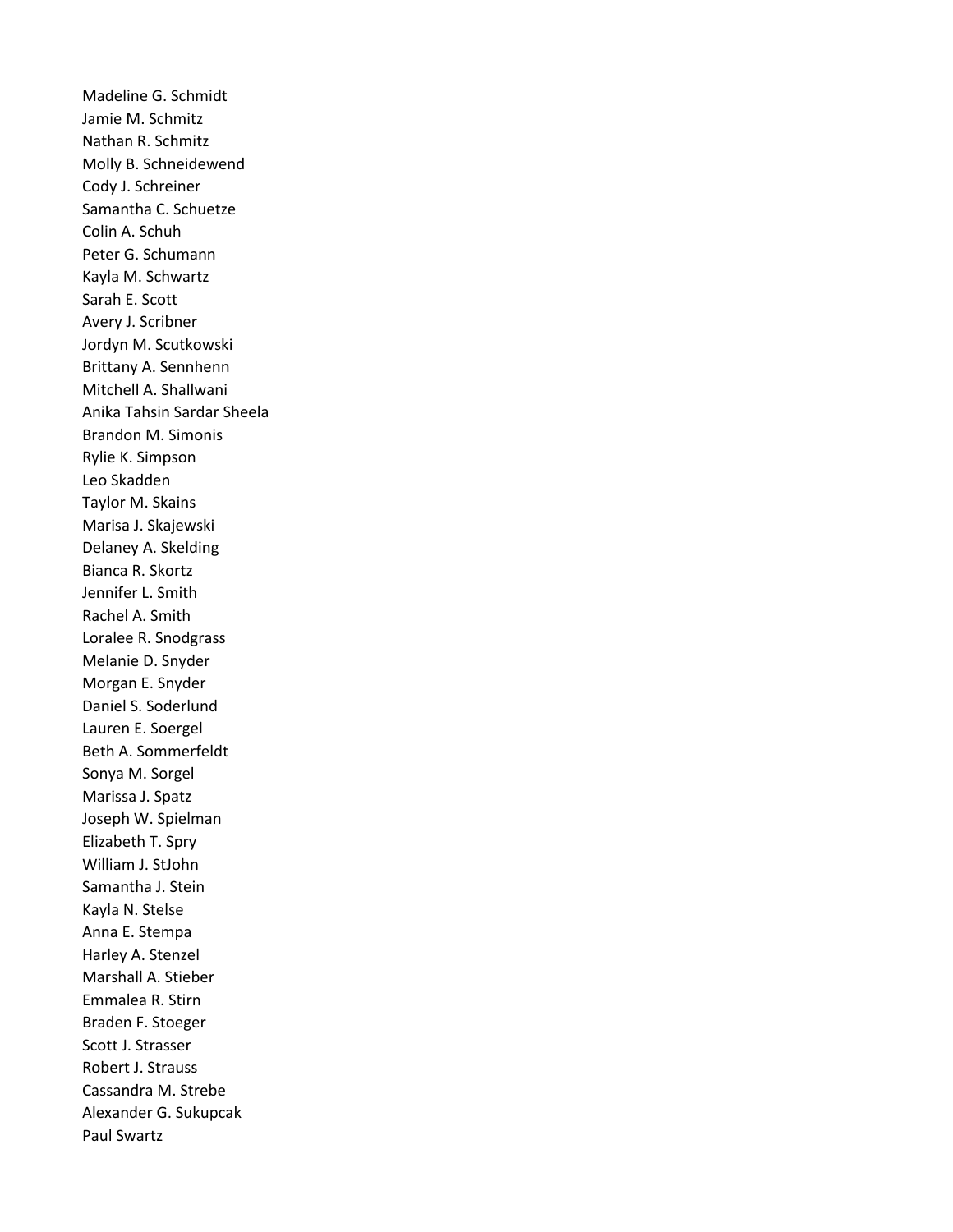Monica J. Swinick George Taub Logan A. Taylor Kimberly E. Tenor Mitchell J. Tenpas Kevin J. Theisen Nathan N. Thor Scott R. Thornsen Morgan M. Tomczyk Michael S. Topping Taylor N. Toseff Leah E. Trempe Nicholas M. Truehl Devin J. Tucker Jordan O. Tyjeski Hannah R. Tyznik Caden N. Untiedt Gabrielle A. VanGompel Cannon J. VanHandel Jenna M. VanLinn Jasmine M. VanSluys Mitchell T. Vana Benjamin T. VanderLogt Ross A. Vetterkind Rachel N. Vittone Spencer R. Vlach Tasha D. Vogel Benjamin A. Vosters Ariana L. Vruwink Sophia K. Walheim Cole D. Walli Eva V. Walters Gabrielle A. Wanasek Natalie D. Wanasek Zixu Wang Corynn K. Wartgow Amy K. Wasleske Tristan D. Watson Ashley M. Watzig Mackayla A. Wayerski Gregory W. Weals Zachary S. Weber Isabella G. Weekly Matthew T. Weise Nathan D. Wendland Cassandra R. Wentzel Anja M. Werner